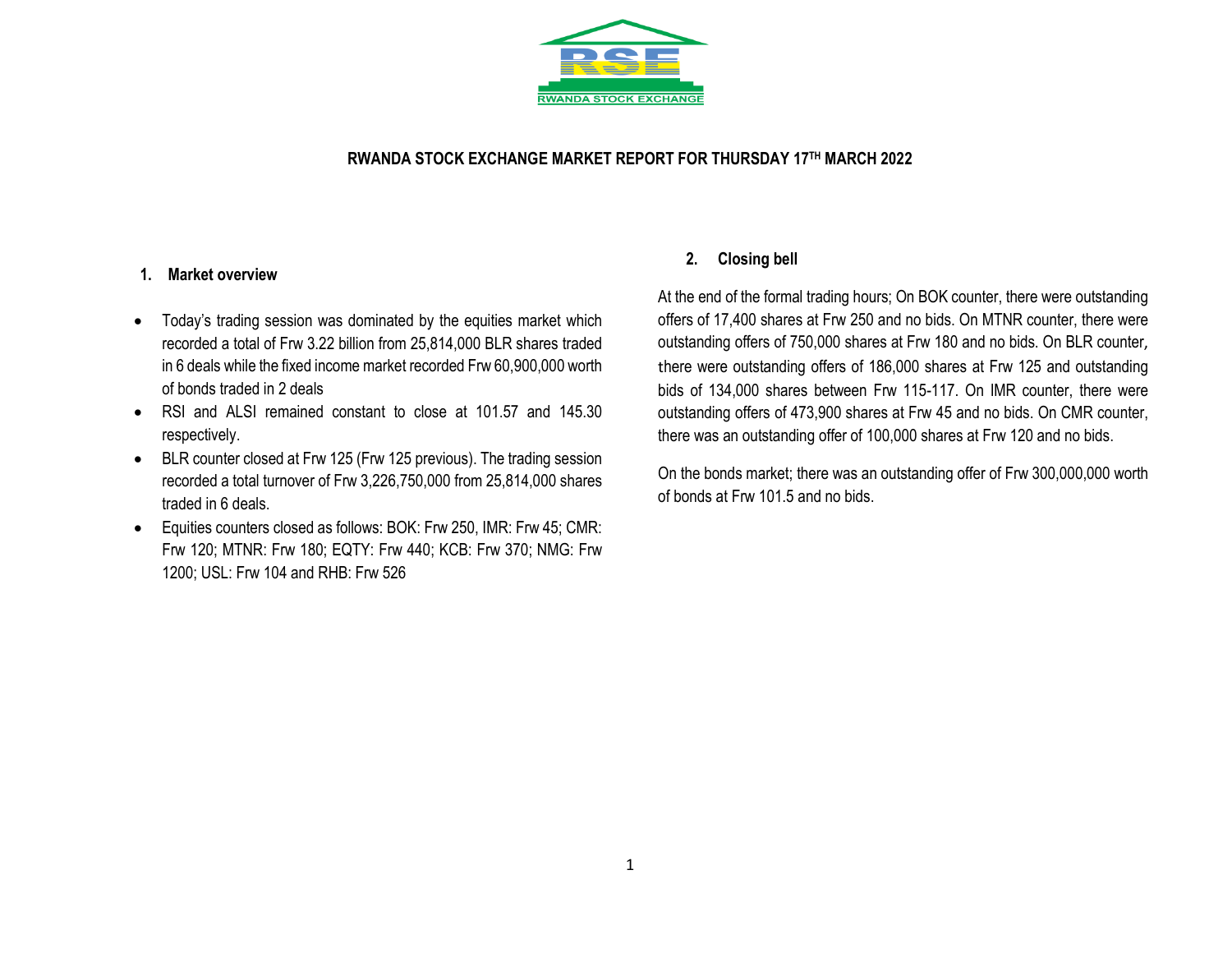# **3. Equities Market on 17/03/2022**

| <b>ISIN-CODE</b>    | <b>Stock</b> |       | Past 12<br>months |             | Today's<br>session | <b>Closing</b> | Prev. | Change  | <b>Volume</b> | <b>Value</b>  |
|---------------------|--------------|-------|-------------------|-------------|--------------------|----------------|-------|---------|---------------|---------------|
|                     |              |       | <b>High - Low</b> | <b>High</b> | Low                |                |       |         |               |               |
| RW000A1JCYA5        | <b>BOK</b>   | 250   | 221               | 0.00        | 0.00               | 250            | 250   | 0.00    | 0.00          | 0.00          |
| <b>RW000A1H63N6</b> | <b>BLR</b>   | 126   | 100               | 125         | 125                | 125            | 125   | $+0.00$ | 25,814,000    | 3,226,750,000 |
| KE0000000380        | <b>NMG</b>   | 1,200 | 1,200             | 0.00        | 0.00               | 1,200          | 1,200 | 0.00    | 0.00          | 0.00          |
| KE0000000315        | <b>KCB</b>   | 370   | 370               | 0.00        | 0.00               | 370            | 370   | 0.00    | 0.00          | 0.00          |
| KE0000000489        | <b>USL</b>   | 104   | 104               | 0.00        | 0.00               | 104            | 104   | 0.00    | 0.00          | 0.00          |
| KE0000000554        | <b>EQTY</b>  | 440   | 440               | 0.00        | 0.00               | 440            | 440   | 0.00    | 0.00          | 0.00          |
| <b>RW000A2DN989</b> | <b>IMR</b>   | 46    | 43                | 0.00        | 0.00               | 45             | 45    | 0.00    | 0.00          | 0.00          |
| ZAE000244737        | <b>RHB</b>   | 526   | 526               | 0.00        | 0.00               | 526            | 526   | 0.00    | 0.00          | 0.00          |
| RW000A2QAPH5        | <b>CMR</b>   | 120   | 120               | 0.00        | 0.00               | 120            | 120   | 0.00    | 0.00          | 0.00          |
| RW000A3CNNB4        | <b>MTNR</b>  | 269   | 175               | 0.00        | 0.00               | 180            | 180   | 0.00    | 0.00          | 0.00          |

| <b>INDICES</b>         | <b>Previous</b> | <b>Today</b>  | <b>Points</b> | Change %   |                   | Exchange rate against Frw as at 17/03/2022 |                                    |         |
|------------------------|-----------------|---------------|---------------|------------|-------------------|--------------------------------------------|------------------------------------|---------|
| <b>RSI</b>             | 101.57          | 101.57        | $+0.00$       | $+0.00$    | Currency          | <b>Sell</b>                                | <b>Buy</b>                         | Averag  |
|                        |                 |               |               |            | <b>USD</b>        | 1,027.46                                   | 1,007.32                           | 1,017.3 |
| <b>ALSI</b>            | 145.30          | 145.30        | $+0.00$       | $+0.00$    | <b>KES</b>        | 8.98                                       | 8.80                               | 8.89    |
| <b>OTHER TRADING</b>   |                 |               |               |            | <b>UGS</b>        | 0.28                                       | 0.28                               | 0.28    |
| <b>STAT</b>            |                 |               |               |            | <b>BIF</b>        | 0.50                                       | 0.49                               | 0.49    |
|                        |                 |               |               |            | <b>TZS</b>        | 0.44                                       | 0.43                               | 0.43    |
| <b>Shares traded</b>   | 10,500          | 25,814,000    | 25,803,500    | 245,747.62 | <b>ZAR</b>        | 68.85                                      | 67.50                              | 68.18   |
| <b>Equity Turnover</b> | 1,531,000       | 3,226,750,000 | 3,225,219,000 | 210,660.94 |                   |                                            | <b>Market Capitalization (Frw)</b> |         |
| <b>Number of deals</b> | 5.00            | 6.00          | 1.00          | 20.00      | 3,704,635,118,616 |                                            |                                    |         |

**Market Status**

08h50-08h59 Pre- Open

09h00-12h00 Open

12h00-08h50 Close

**Average** 

1,017.39<br>8.89<br>0.28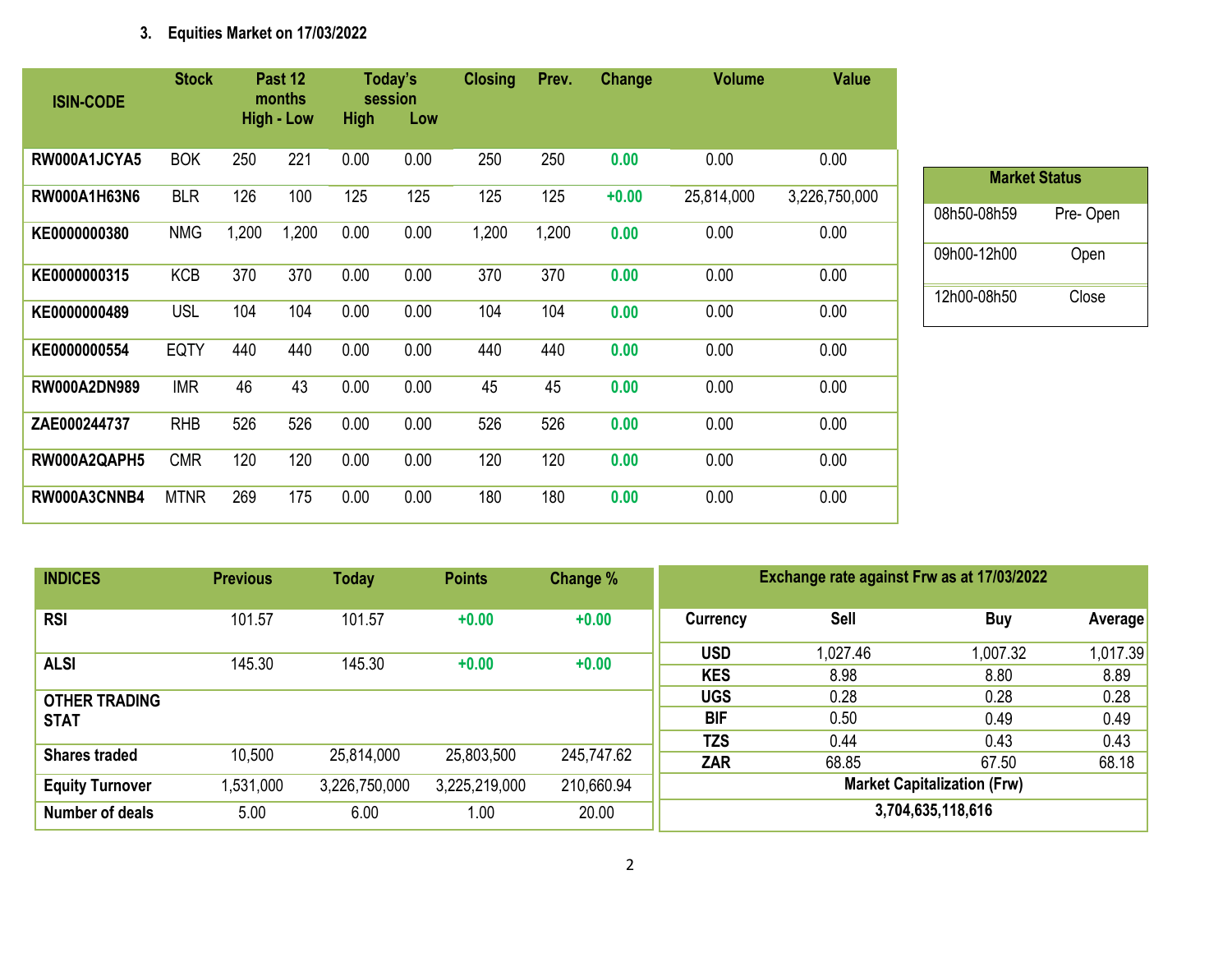**4. INDICES**



## **5. Bond market on 17/03/2022**

### **A. Government bonds**

| <b>ISIN-CODE</b>    | <b>Status</b> | <b>Security</b> | <b>Maturity</b> | <b>Coupon rate</b> | Close.       | Prev.        | <b>Bids</b> | <b>Offers</b> | <b>Bond traded</b> |
|---------------------|---------------|-----------------|-----------------|--------------------|--------------|--------------|-------------|---------------|--------------------|
|                     |               |                 |                 |                    | <b>Price</b> | <b>Price</b> |             |               |                    |
| <b>RW000A1Z2RJ7</b> |               | FXD2/2015/10yrs | 25/05/2025      | 12.925%            | 103.5        | 103.5        | 0.00        | 0.00          | 0.00               |
| RW000A182K48        |               | FXD2/2016/15Yrs | 09/05/2031      | 13.5%              | 103.5        | 103.5        | 0.00        | 0.00          | 0.00               |
| <b>RW000A19JG53</b> |               | FXD2/2017/7Yrs  | 17/05/2024      | 12.675%            | 103          | 103          | 0.00        | 0.00          | 0.00               |
| <b>RW000A19NL84</b> |               | FXD3/2017/5Yrs  | 19/08/2022      | 12.200%            | 106          | 106          | 0.00        | 0.00          | 0.00               |
| RW000A19S1Q4        | Re-opened     | FXD4/2017/7Yrs  | 15/11/2024      | 12.40%             | 102.5        | 102.5        | 0.00        | 0.00          | 0.00               |
| RW000A19W8Z4        |               | FXD1/2018/5Yrs  | 17/02/2023      | 11.80%             | 109.2        | 109.2        | 0.00        | 0.00          | 0.00               |
| <b>RW000A19HS6</b>  | Re-opened     | FXD2/2018/10Yrs | 12/05/2028      | 12.50%             | 103.5        | 103.5        | 0.00        | 0.00          | 0.00               |
| RW000A194997        | Re-opened     | FXD3/2018/15Yrs | 05/08/2033      | 12.9%              | 105.3        | 105.3        | 0.00        | 0.00          | 0.00               |
| RW000A2RYEG9        | Re-opened     | FXD1/2019/7Yrs  | 13/02/2026      | 11.850%            | 104          | 104          | 0.00        | 0.00          | 0.00               |
| RW000A2R26W1        | Re-opened     | FXD2/2019/5Yrs  | 17/05/2024      | 11.300%            | 102.5        | 102.5        | 0.00        | 0.00          | 0.00               |
| <b>RW000A2R64M3</b> | Re-opened     | FXD3/2019/20Yrs | 29/07/2039      | 13.250%            | 103          | 103          | 0.00        | 0.00          | 0.00               |
| <b>RW000A2SA2Y9</b> | Re-opened     | FXD4/2019/3Yrs  | 18/11/2022      | 10.950%            | 102          | 102          | 0.00        | 0.00          | 0.00               |
| <b>RW000A2SA2Z6</b> | Re-opened     | FXD5/2019/7Yrs  | 13/11/2026      | 11.550%            | 105.371      | 105.371      | 0.00        | 0.00          | 0.00               |